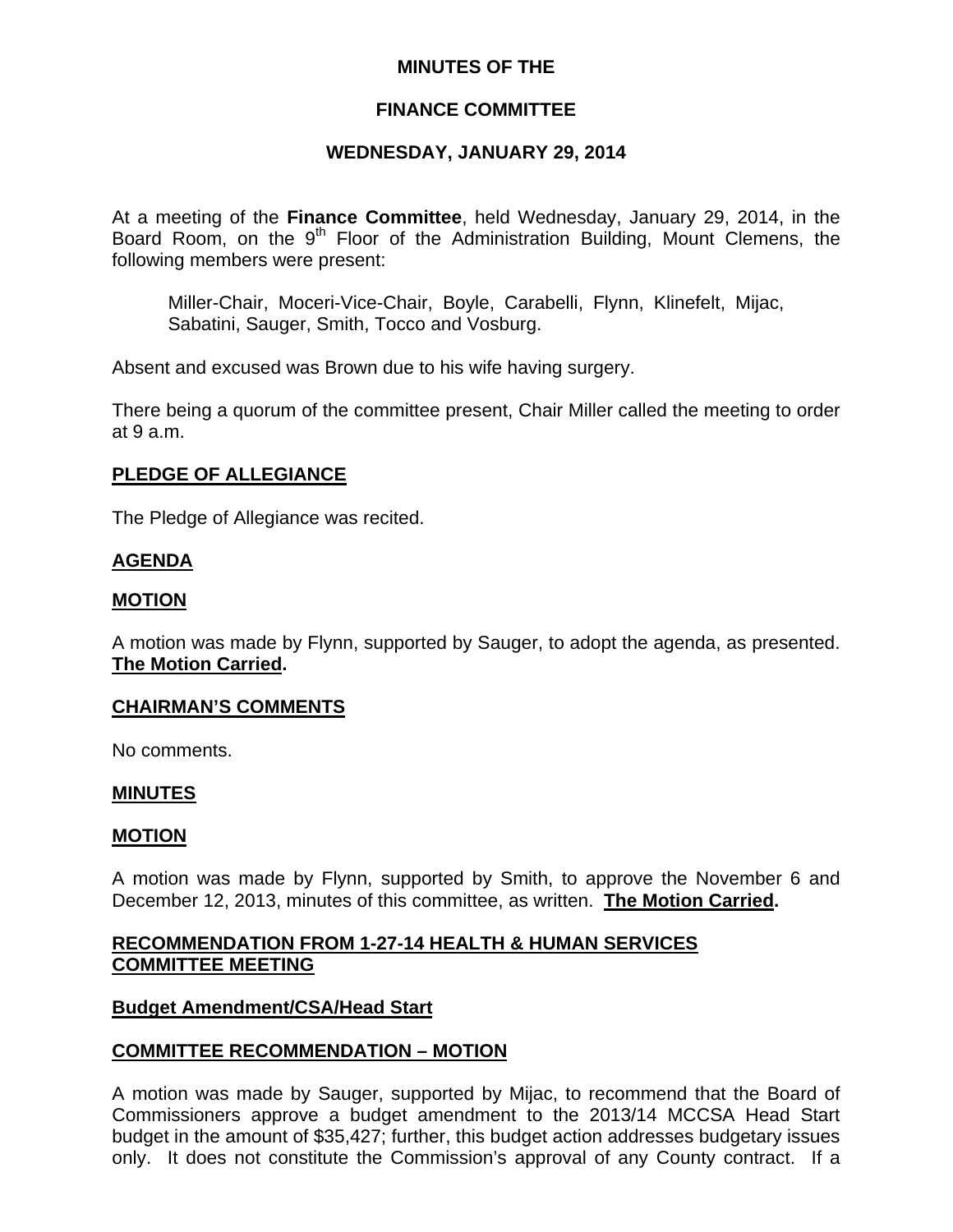contract requires Commission approval under the County's Contracting Policy or the County's Procurement Ordinance, such approval must be sought separately; further, a copy of this Board of Commissioners' action is directed to be delivered forthwith to the Office of the County Executive. **THE MOTION CARRIED.** 

#### **RECOMMENDATION FROM 1-28-14 INFRASTRUCTURE COMMITTEE MEETING**

# **Michigan Department of Transporation (MDOT) Contract for Hagen Road Bridge Replacement/Department of Roads**

# **COMMITTEE RECOMMENDATION – MOTION**

A motion was made by Mijac, supported by Carabelli, to recommend that the Board of Commissioners approve the contract between the Macomb County Department of Roads and the Michigan Department of Transportation for the Hagen Road Bridge Replacement Project scheduled for 2014; further, a copy of this Board of Commissioners' action is directed to be delivered forthwith to the Office of the County Executive.

The following commissioners spoke: Carabelli and Flynn.

Chair Miller called for a vote on the motion and **THE MOTION CARRIED.** 

# **FIVE YEAR CAPITAL PLAN (2014-2018)**

The following individuals were present: Finance Director Pete Provenzano, Assistant Finance Director Steve Smigiel, Facilities and Operations Director Lynn Arnott-Bryks, Information Technology Director Sandy Jurek, Chief Circuit Court Judge John Foster and Court Administrator Jennifer Phillips.

Pete Provenzano referred to an updated document that was provided and noted the change where the parking garage is listed as a separate project. He outlined the two scenarios: cash paid for all projects including downtown revitalization, and a \$25 million bond issue to fund the Downtown Revitalization Project and cash for all other projects.

The following commissioners spoke about the jail and asked questions of Lynn Arnott-Bryks: Miller, Carabelli, Mijac and Klinefelt.

The following commissioners asked questions about the five year Capital Plan, with the exception of the jail and parking garage: Klinefelt, Miller, Flynn, Smith, Tocco, Carabelli, Vosburg and Sabatini.

Brief discussion took place on the parking garage and Ms. Arnott-Bryks summarized the letter received from Testing Engineers and Consultants pertaining to their structural inspection of the current conditions of the garage.

The following commissioners asked questions: Klinefelt, Carabelli, Smith and Sauger.